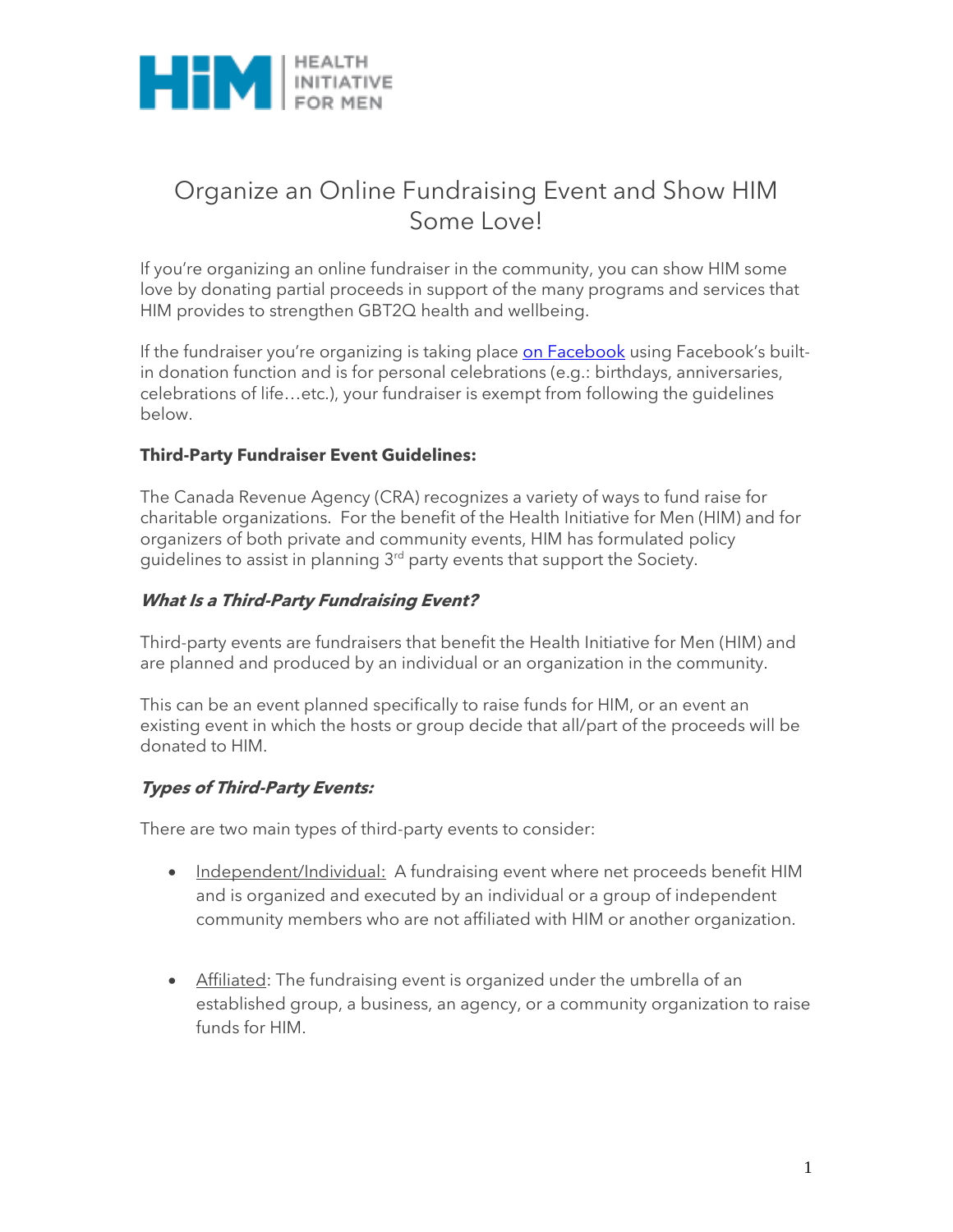

# **Online Third-Party Fundraiser Criteria**

Before engaging with a third-party fundraiser, HIM evaluates each even proposal to ensure that the event:

- a) proposed through the [proper channels;](mailto:office@checkhimout.ca)
- b) is consistent with the HIM's [vision, mission and values;](https://checkhimout.ca/about-him/#vision)
- c) maintains a positive presentation and gives HIM positive exposure and increased community awareness;
- d) provides a financial net gain to HIM operations or programs;
- e) provides positive branding /public relations exposure;

As such, the Health Initiative for Men – HIM reserves the right to:

- refuse involvement, and the use of its name and logo, in any event that does not meet with its evaluation criteria;
- relinquish support of any third-party event that does not abide by the policies, criteria, and guidelines set out here, without any liability or obligation.

HIM does not permit the following types of fundraising in a third-party context:

- Programs that raise money on commission.
- Events that encourage /involve behaviour that is counter to HIM's mission and/or program activities.
- Events involving the promotion or support of a political party or candidate, or those that appear to endorse a political activity.
- Direct solicitation (including, but not limited to, door-to-door canvassing, telemarketing or broad-based internet broadcasting).

Other sponsors (if applicable):

- The event organizer must provide a list of sponsors who it has also asked for support, including a description of their donation and/or sponsorship.
- HIM will have the final approval of the solicitation of all sponsors.
- HIM will not solicit sponsors on behalf of third-party event organizer(s), nor will it provide contacts for potential sponsorships.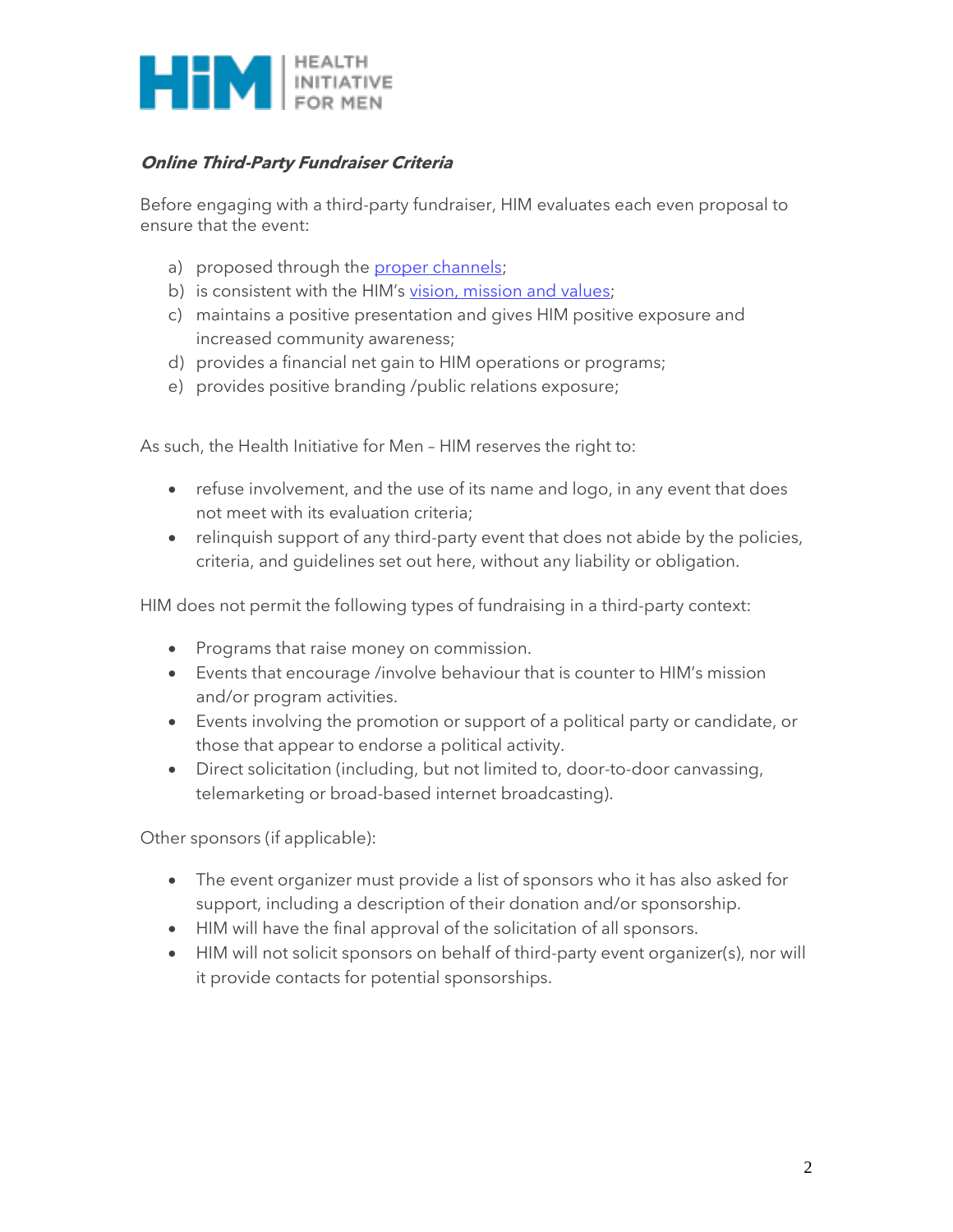

# **HIM Support to Online Third-Party Fundraisers:**

Support from HIM may include:

- Processing tax receipts.
- HIM promotions material (e.g. logo)
- Online fundraiser page (target for online donations).
- Social media support

#### **Tax Receipts:**

For qualified gifts of \$10 or more made on CanadaHelps, CanadaHelps will provide receipts for income tax purposes.

For donations made to HIM through other online platforms, HIM will provide a tax receipt if:

- HIM approved the online fundraiser and approved of the online fundraising platform being used for the fundraiser
- The donation platform does not provide tax receipts
- The gift/donation is \$20 or more

HIM reserves the right to issue or not issue any receipts at its sole discretion, in accordance to Canadian Revenue Agency rules and regulations.

HIM adheres to all relevant privacy laws. Donor information provided to HIM is shared within the context of these laws.

HIM requires the following information to process a tax receipt:

- Donor's Name
- Donor's Address (including postal code)
- Donor's Telephone Number
- Amount of Donation

HIM can provide the fundraiser organizer with a generic template for this purpose. HIM cannot process tax receipts until the fundraiser organizer remits the funds. HIM requires 2-4 weeks for processing receipts after the donation has been received at its office. HIM does not issue tax receipts for Gifts-In-Kind to third-party events, which includes (but is not limited to) gifts of supplies, equipment, books, artwork, professional /personal services from an individual, a gift by a company for its principal product or service, and donations of used clothes or furniture.